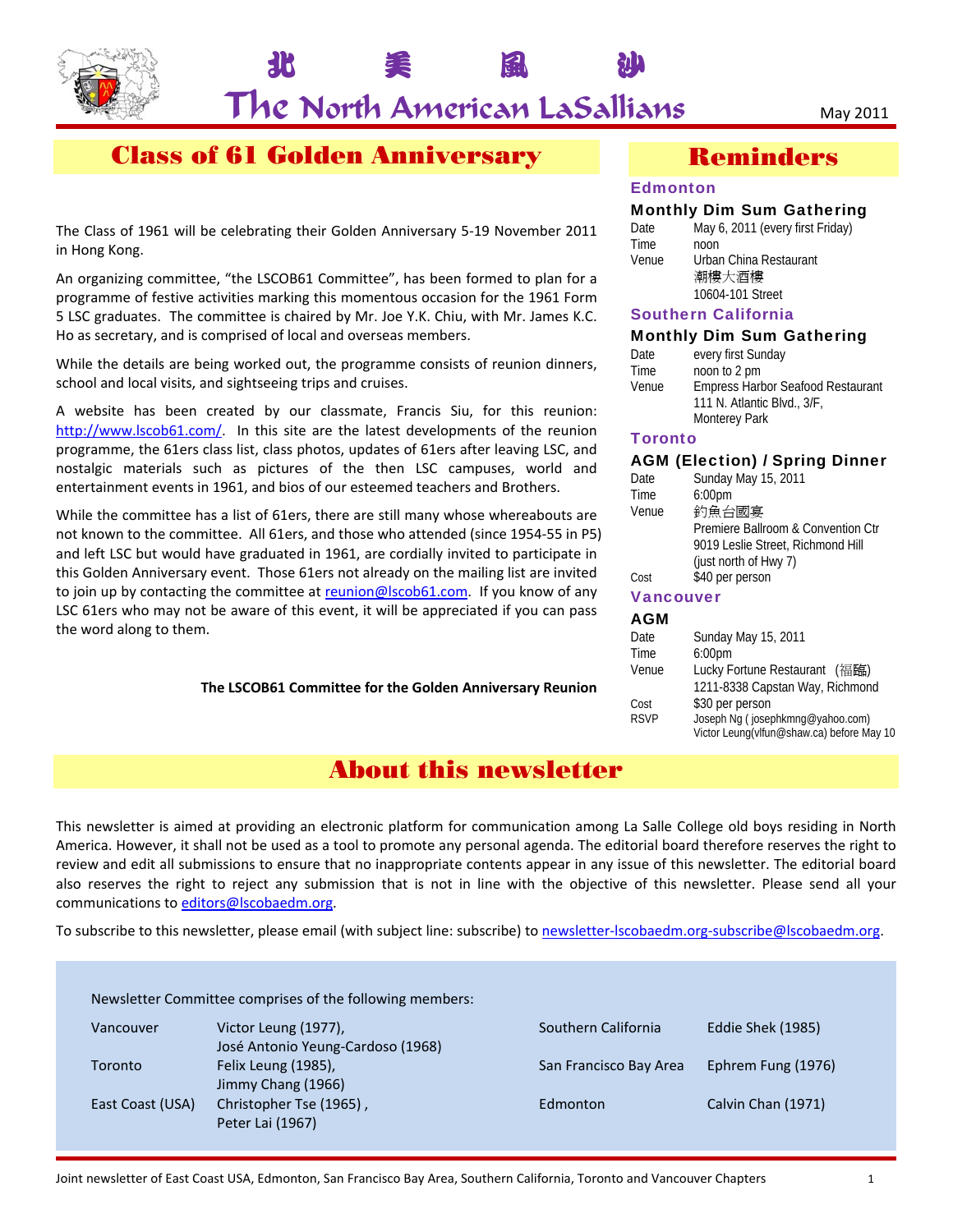

The North American LaSallians May 2011

北 美 風 沙

## Chapter News

## **Toronto**

#### **81ers Reunion in Toronto**

**Kevin Kwok (1988)**



The Class of 1981 had a very good show up on 31 March 2011 at their reunion dinner in Toronto when Dr. Yee Ming Wu (Hong Kong) and Daniel Tom (Chicago) were in town. Also joining them at this gathering were two long time friends from their La Salle Primary School days, Simon Lo and Vincent Lo.

During their conversation, they were able to trace the whereabouts of two more 81ers,羅彰 (Dallas, Texas) and Hanson Lo (盧景 超, Toronto area). Credit should be given to Johnny Hui who organized such an meaningful event!, Johnny also reminded all his classmates that their 30th anniversary reunion would be held in Hong Kong this coming September.

#### Edmonton

**AGM and Spring Dinner (March 26, 2011)**

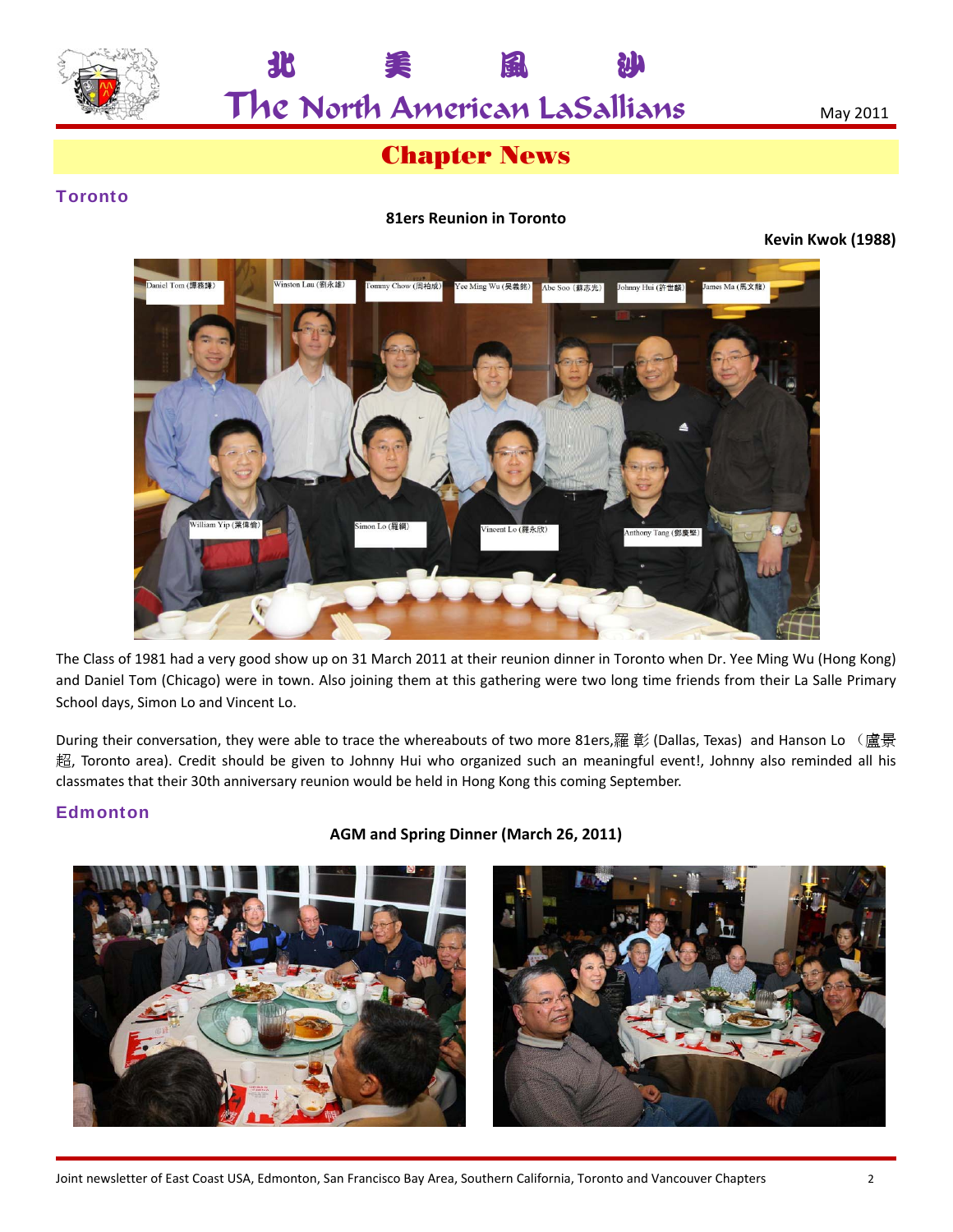



# Life Update

北 美 風 沙

#### **Another Happy New Grandpa and Grandma**





William (1961) and Vivien Lai take great pleasure and pride in announcing the birth of their first grandchild, Taylor Katelyn Lai, on 30 March 2011 in Calgary, Alberta. Weighing in at 8 lbs 12 oz, Taylor is the daughter of Stephen and Siew‐Ying Lai who were featured in the September 2009 issue of the NA LaSallian. Child, mother, father, and grannies are all doing well.

We thank all OBs who have expressed their well wishes on this joyous occasion.







Edmonton

William (1961) and Vivien Lai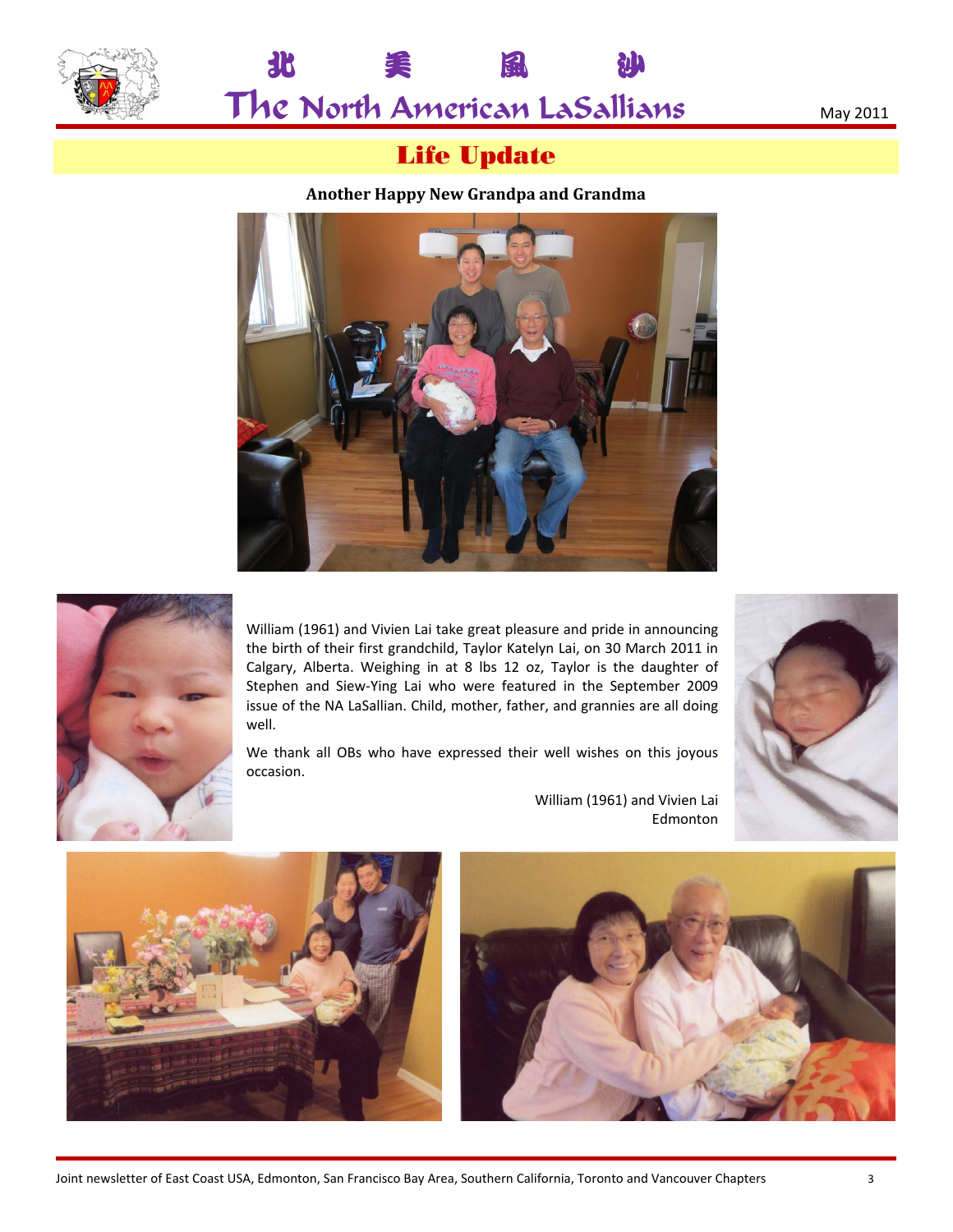

 $\mathsf{The}$  North American LaSallians  $\blacksquare$   $\blacksquare$   $\blacksquare$   $\blacksquare$   $\blacksquare$   $\blacksquare$   $\blacksquare$   $\blacksquare$   $\blacksquare$   $\blacksquare$   $\blacksquare$   $\blacksquare$   $\blacksquare$   $\blacksquare$   $\blacksquare$   $\blacksquare$   $\blacksquare$   $\blacksquare$   $\blacksquare$   $\blacksquare$   $\blacksquare$   $\blacksquare$   $\blacksquare$   $\blacksquare$   $\blacksquare$   $\blacksquare$   $\blacks$ 

北 美 風 沙

## Special Contribution

Many thanks to Francis Kan, Peter Ko, Patrick Yeung and Jimmy Chang, all from class 1966, for sharing their discussions with the readers of this newsletter.

We welcome comments and feedbacks from our readers. They can be sent directly to editors@lscobaedm.org.

Our readers are also encouraged to express their views here in the newsletter any time. Please send your contributions to editors@lscobaedm.org. The editors of this newsletter reserve the right to edit to ensure quality and the right to make final decision whether to publish any article or not to protect the integrity of this newsletter

**Editors**

#### **Sharing and Pride and Use**

**From: Francis Kan Sun, Oct 11, 2009 at 00:35**

**To: Class of 1966**

Dear class,

#### **Share and** 分享

Jimmy said, Thanks for sharing the photos. In Chinese, they translate it as "感謝分享". Translating "share" as "分享" is a very good translation. (Roughly, "分享" means "enjoy together.") But have you noticed that the term "分享" is being overused now[adays]? Sharing sadness or sorrow is [often poorly translated as] "分享苦楚" when there is a perfectly good way of saying it in Chinese: "分擔苦楚".

#### **Pride and** 驕傲

Professor Kao just won the Nobel Prize; he was once a student at Saint Joseph, and the Vice Chancellor of the Chinese University. So the newspapers in Hong Kong are full with headlines of "香港的驕傲." I am very happy for Professor Kao. But translating "pride" as "驕傲" is embarrassing. "驕傲" is derogatory; it is not very nice, "有貶義". Our Chinese is full of proper expressions like "有榮" "榮幸" even "光榮". "自豪". It is so sad to read "proudly sponsored by …" translated as "驕傲地贊助."

#### **Utilize and** 利用

While I am at it, might as well mention the term I hate to hear on the MTR. "Please exit on the left" is said as "請利用左邊車 門…" "利用" again has the meaning of being improper. What has happened to "使用"?

I must be getting old.

KMF

**1."**引以為傲**" Vs "**引以為榮**"**

#### **From: Patrick Yeung Mon, Oct 26, 2009 at 01:41**

**To: LSC 1966**

Dear Jimmy,

As far as usage is concerned, **"**引以為傲**"** has surpassed **"**引以為榮**".**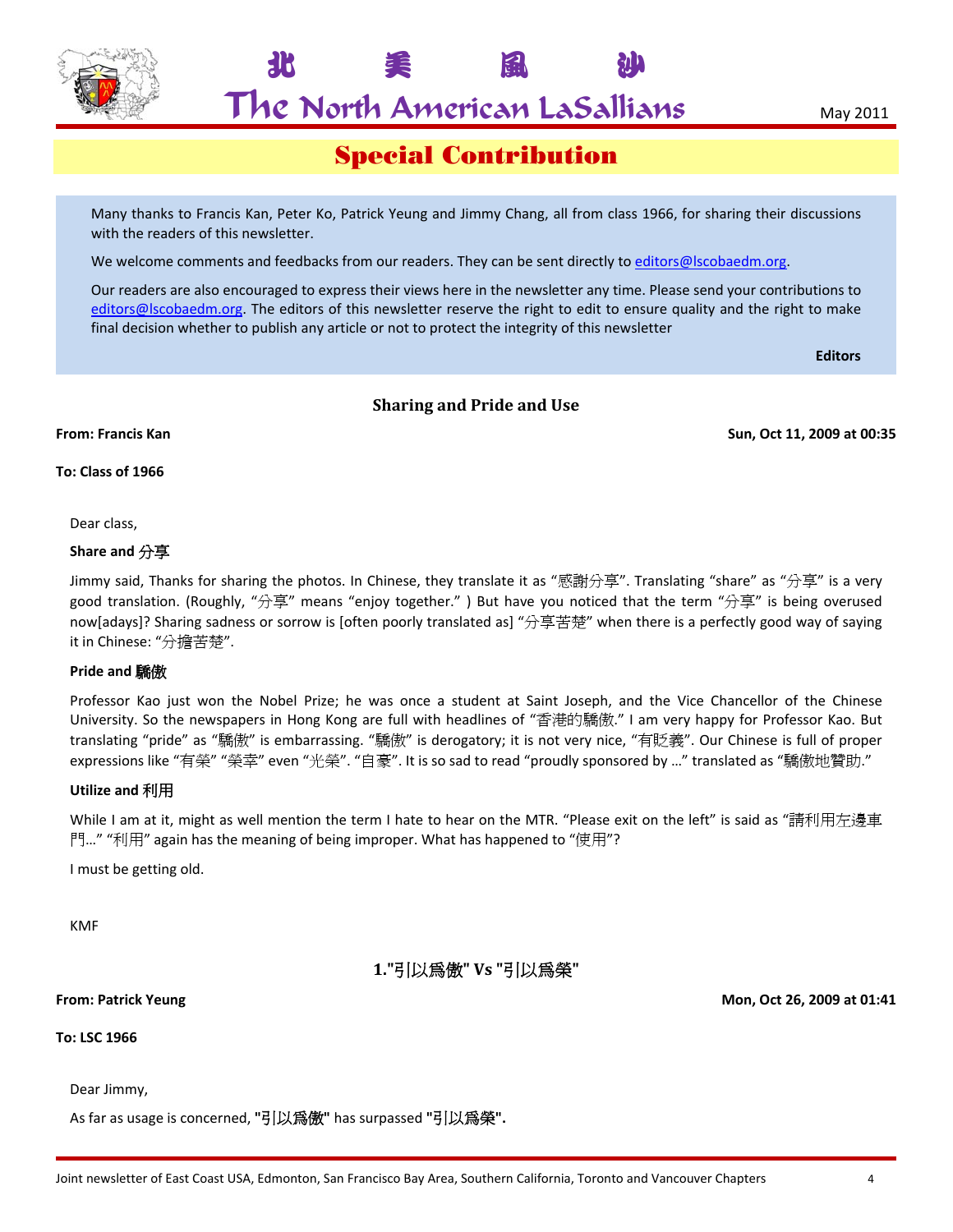

A Google search reveals the following results

**"**引以為榮**"** 1,150,000 hits

**"**引以為傲**"** 3,210,000 hits

So, 驕傲 is not so much a 貶詞 anymore as we may have thought. May be society morals has **"**升呢**"** beyond the recognition of this bunch of hexagenarians.

I have to use this font for easy reading. Your eye sight has been much better than mine since 1960. You should feel really proud 你應**"**引以為傲**".**

Yours ever,

Patrick

## **2."**引以為傲**" Vs "**引以為榮**"**

#### **From: Jimmy Chang Mon, Oct 26, 2009 at 11:21**

**To: LSC 1966**

#### Dear Patrick,

I would caution against using the number of hits on Google to gauge the popularity or frequency of use of a certain term. The number of hits on Google for a certain topic only shows the number of times that term has been queried, and should not be assumed to infer anything more than that. In general people Google to find out what a certain word, term, phrase or thing means, and that can be either because it is new to the person or new to everybody (such as news or new technology).

I think 「引以爲傲」is a totally acceptable phrase. 傲 is not necessary all bad. In addition to "being proud"(as in 「驕傲」), 傲 also means defying or unyielding under pressure or threats. This latter meaning is generally considered as positive rather than negative. Hence if one is described to possess 傲骨, it's generally understood to be a praise. Similarly, chrysanthemum is awarded the praising name of  $\lceil$  傲霜枝  $\rceil$ .

Jimmy

## **3."**引以為傲**" Vs "**引以為榮**"**

**From: Francis Kan Mon, Oct 26, 2009 at 20:53**

**To: LSC 1966**

Dear Patrick and Jimmy,

Using Google search to determine a usage is a novel way. I am proud of you. (By the way, the number means the number of web pages those characters appear in, not the number of inquiries.) [*Editors*: When used in Google Adword Analysis, the hit count represents the number of queries on the related phrases made in the previous month. These numbers are used by internet marketing people. When used in Google Search, this number shows the number of pages in the Google Database containing the phrase concerned.]

In English, proud and pride are positive words. Pejorative, disparaging, or derogatory way of saying the roughly the same thing will be "complacent", or "arrogant".

Translating pride as "驕傲" is fine, but it depends on the context. Saying good things in that sense in Chinese, we have many graceful way of doing it: 榮譽、自豪、光榮、榮幸. 中文有中文的典雅,英文也有英文的清晰。

In many cases, "pride" is better translated as 傲慢. "傲視"、"傲人"、"傲骨"、"傲氣", 在中文來說都沒有什麼褒義. "天生傲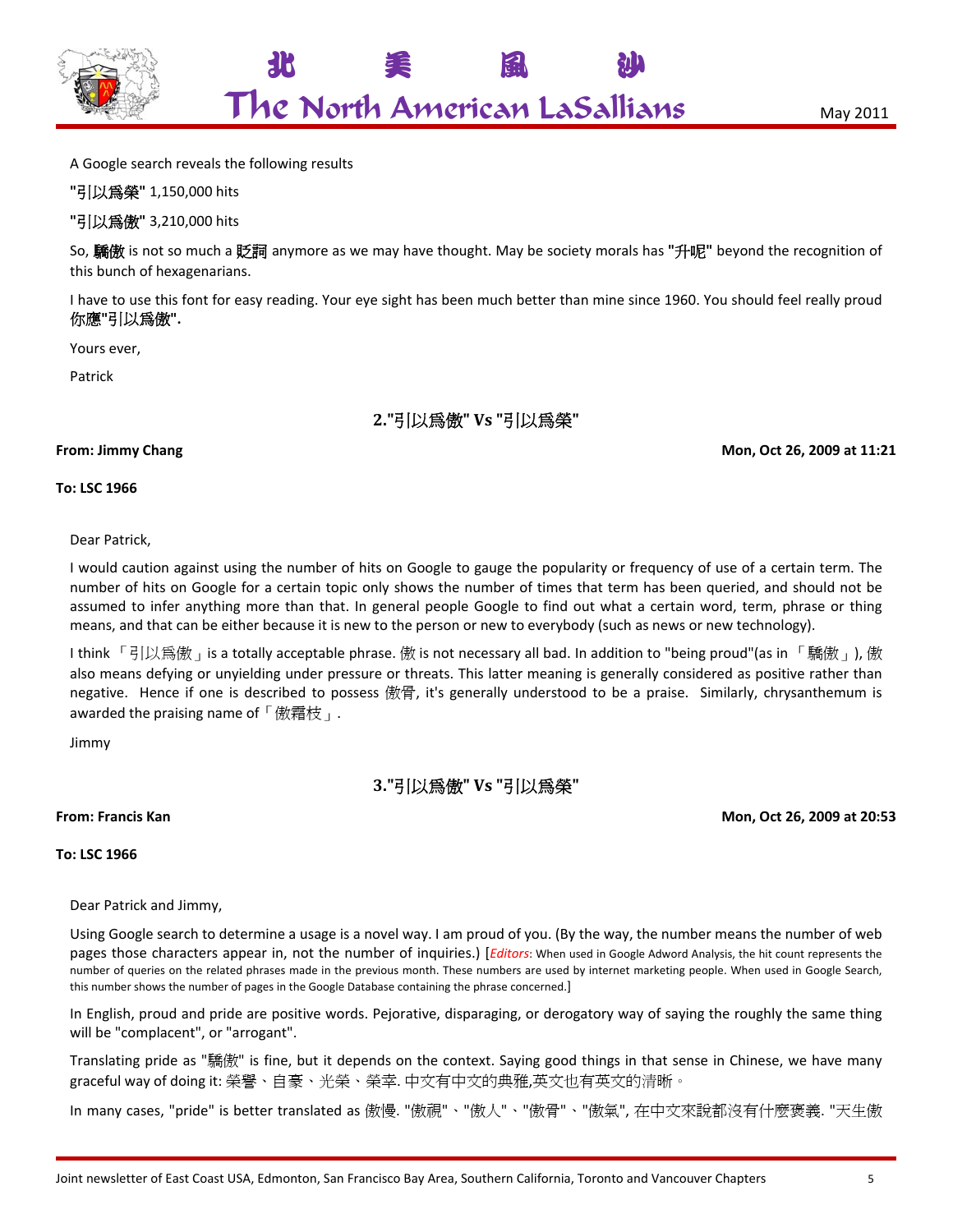

北 美 風 沙

骨" 的人有些不近人情, "傲視同群"是目中無人.

香港工業專業評審局「中小企業發展支援基金」最近有個什麼項目叫"再創驕陽".我就是那麼執著,語言是不可以隨便的. 太陽是可以創造嗎? "驕陽"也不是什麼好事,"烈日"或"炎陽"也.

楊兄, 你的想法很對, 當香港特首,台灣總統,容祖兒,成龍,都是滿口"我的驕傲","香港的驕傲"和"台灣的驕傲"的時候."驕傲" 已經成為一件可以值得自豪的事了.

但我最喜歡的驕,很可能只是阿嬌.

Everly,

KMF

**4."**引以為傲**" Vs "**引以為榮**"**

**From: Jimmy Chang Mon, Oct 26, 2009 at 22:07**

#### **To: LSC 1966**

Dear KMF,

Thanks for pointing out the correct meaning of the Google search statistic; my apology.

I sincerely hope that the 阿嬌 you like is not the 「阿嬌」of 2008 fame. The most appropriate interpretation would be your own 嬌妻, of course. I think most of us boys wouldn't be offended if you actually meant 被你藏在金屋裏的嬌. Or is she 林鳳 嬌?

Jimmy

#### **5."**引以為傲**" Vs "**引以為榮**"**

#### **From: peter ko Tue, Oct 27, 2009 at 02:22**

**To: 66ers LSC**

To:各位同學

- 同意並支援簡文輝兄對驕傲/自豪等分析[重叠用詞,因爲大陸常用語中(1)支援=表示完全同意(2)同意=部 分不同意(3)保留=反對但可以改變(4)反對=拒絕和不會改變立場].
- '傲'的字義含有高高在上、高人一等,有離群的味道,具有孤芳自賞的意思.
- 所以'引以爲傲'並不合適于 BE PROUD OF,因爲 BE PROUD OF 有把自己與威水人仕拉上關係,有沾一份光彩的意 思.
- 簡文輝兄對'再創驕陽'的批評,我也是同意並支援,報章中産有人對這些'中文'表示極度不滿,認爲是'教壞後 輩'.
- '驕陽似火'是描述太陽猛烈的程度,不知道工業專業評審局如何可以'創造'一個'火熱的太陽'??
- 估計這一個'專業局'是希望香港工業能走出黑暗困境,重拾往日光輝,再發出耀目的成就.
- 不過設計這個'口號'的專業人仕,中文水平極之差劣,相信不會是我們的'學兄'或'學弟'吧!!!

高秉華上